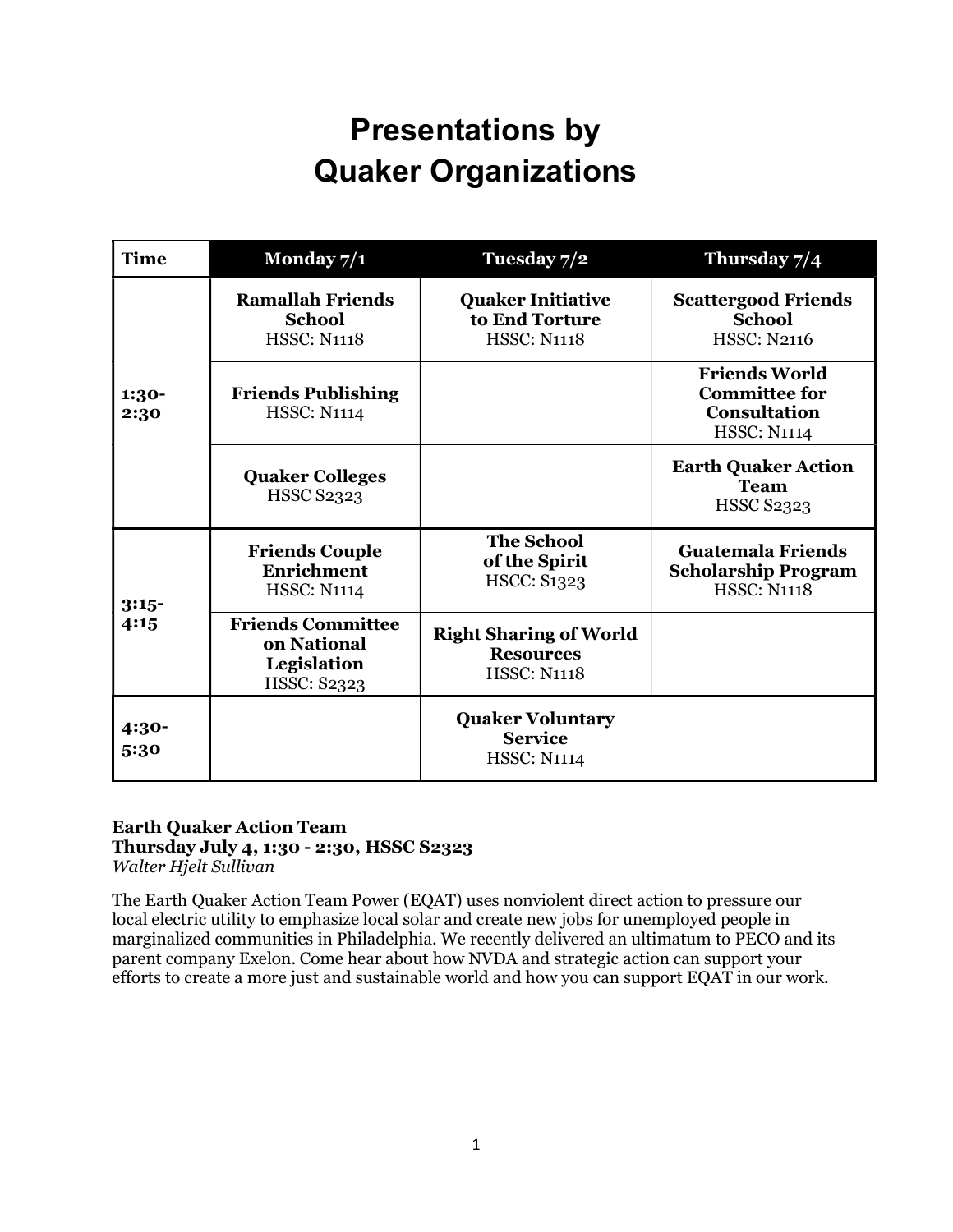### Friends Committee on National Legislation Monday July 1, 3:15-4:15, HSSC: S2323

Christine Ashley and Katie Breslin

Are you tired of partisanship and a dysfunctional Congress? You're not alone. The Friends Committee on National Legislation empowers F(f)riends to advocate for peace, equality, justice and an earth restored. For 76 years, our skill-building programs, in-depth resources, and policy experts have helped advocates lead members of Congress to become champions for peace and justice while persistently elevating God's call to love one another. Join the movement. Lobby Congress. Help build a world we seek

### Friends Couple Enrichment Monday July 1, 3:15-4:15 pm HSSC: N1114 Sharon Baring and Tom Baring

Rooted in the belief that peacemaking begins at home, Friends Couple Enrichment (FCE) is a Quaker ministry focused on couples in committed relationships. This one-hour session will give a sense of the dialogue skills taught in FCE workshops. Come with or without a partner to explore how deep listening and authentic speaking can keep hearts open, reduce reactivity, and allow challenging issues to be addressed in loving and caring ways.

### Friends Publishing Monday July 1, 1:30-2:30 pm, HSSC: N1114 Sara Waxman

The mission of Friends Publishing is to communicate Quaker experience in order to connect and deepen spiritual lives. We publish Friends Journal magazine eleven times per year and produce the video series QuakerSpeak.

Take some time off and come read Friends Journal, speak with Friends Publishing staff, and watch QuakerSpeak videos. Relaxed presentation rising from your interests and questions!

#### Friends World Committee for Consultation Thursday July 4, 1:30-2:30 pm, HSSC: N1114 Marybeth Neal

Intrigued by connections with the wider world of Quakerism? Come hear about the value and the opportunities offered through the Friends World Committee for Consultation, including our Section Meeting and the Traveling Ministry Corps! FWCC encourages fellowship among all the branches of the Religious Society of Friends, offering programs that unite Friends across the hemisphere through Spirit-led fellowship.

### Guatemala Friends Scholarship Program (Progresa) Thursday July 4, 3:15-4:15 pm, HSSC: N1118

Donna Smith and Martha Dugan

Progresa has been addressing root causes of migration through education since 1973. We are currently supporting 87 rural Mayans attending universities and technical schools in Guatemala. Find out about our leadership training for students through community service projects and continuing personal development for graduates. Hear about our mini-libraries promoting preservation of Mayan culture and languages. Come and learn about our soul-satisfying Teaching English Work Tour opportunity and spend a week helping students in Antigua, Guatemala.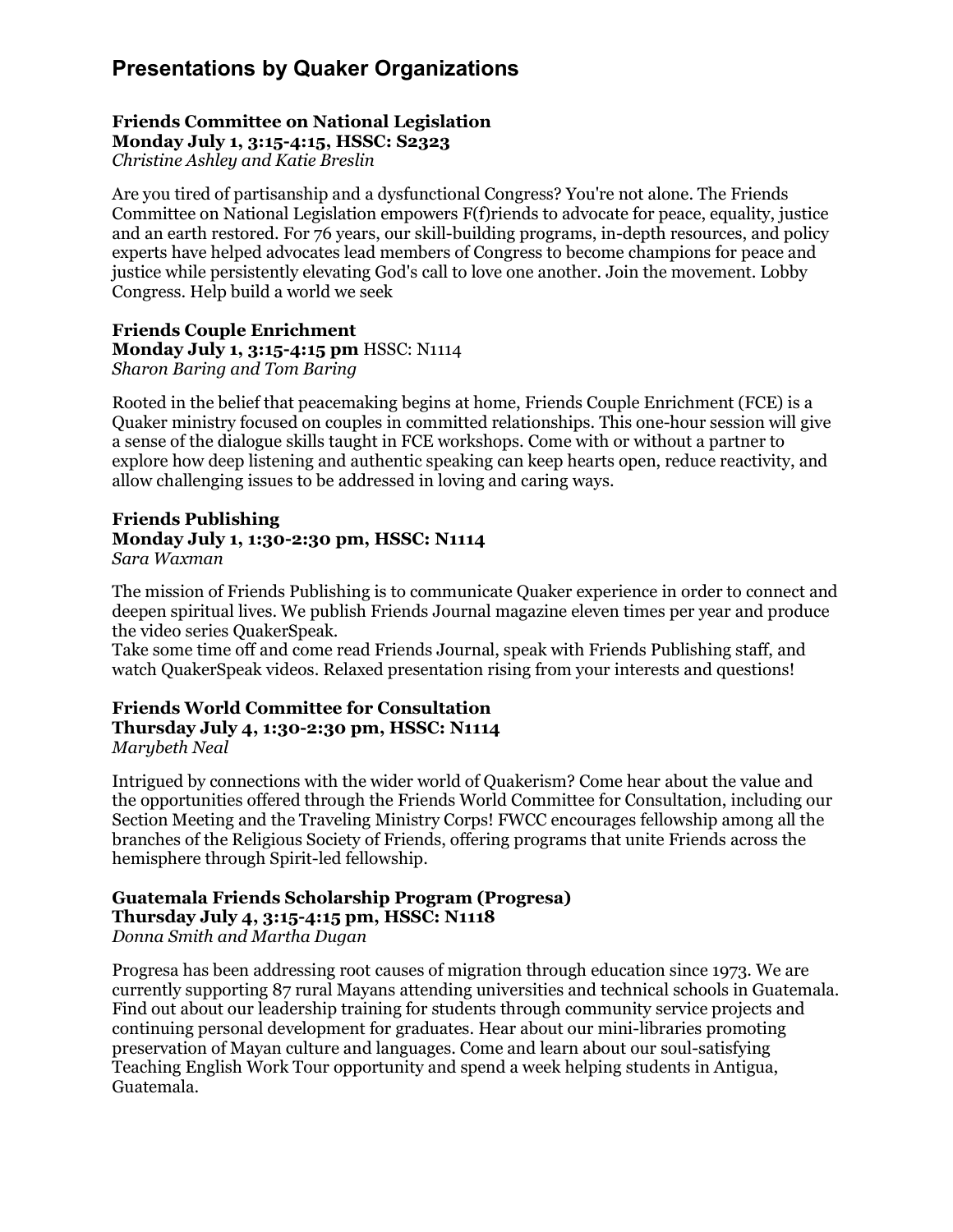#### Quaker Colleges Monday July 1, 1:30-2:30 pm, HSSC S2323 Walter Hjelt Sullivan

Why might I want to go to a Quaker College? What can you expect? How are the various ones similar and different from each other? An open conversation with students and administrators from a number of the Quaker Colleges. Organized by Walter Hjelt Sullivan, Director of Quaker Affairs at Haverford.

#### Quaker Voluntary Service Tuesday July 2 4:30-5:30 pm, HSSC: N1114 Claire Hannapel

QVS is the dream of Young Adult Friends and fellow seekers to re-enliven our prophetic tradition of service. We offer an 11-month fellowship program for young adults in five cities, working full-time at community-based and service organizations, while living in a cooperative house and worshiping with, and being mentored by, local Quakers. Come learn about the next stage of our spirit-led and transformational work with alumna and Development Coordinator, Claire Hannapel!

### Ramallah Friends School Monday July 1, 1:30-2:30 pm, HSSC: N1118 Andy Albertini

In Palestine, a region raked with violent conflict, a Quaker school is thriving. Ramallah Friends School is a pre-K through grade 12 International Baccalaureate school predating the state of Israel. How does RFS realize potential, fulfill dreams and share hope for Palestinian youth? How does the Israeli-Palestinian conflict affect daily life at the school? How does the school witness to Quaker beliefs and contribute toward peace and a better future for Palestinians?

### Right Sharing of World Resources

Tuesday July 2, 3:15-4:15 pm, HSSC: N1118

Jacqueline Stillwell, Marian Beane, and Sally Weaver Sommer

Educating women is a critical element in healing inequity and climate change. Add in voluntary reduction of consumption by the wealthy, and you have the indirect results of Right Sharing of World Resources's program for economic fairness. Learn about RSWR's \$250,000 Challenge that matches all new and increased gifts. Jackie Stillwell, General Secretary, will share stories of newly empowered women entrepreneurs, and explain how you can make a difference in someone's life.

### Scattergood Friends School Thursday July 4, 1:30-2:30 pm, HSSC: N2116 Alicia Taylor & Jennie Schmidt

Scattergood Friends School is a college preparatory boarding and day high school near Iowa City, Iowa. The school's working organic farm and restored prairie provide living laboratories for classroom inquiries and serve as a backdrop as we live and learn in our vibrant and inclusive Quaker school community. Scattergood also offers wilderness, service and Latin American trips and has gender-identity inclusive housing. Are you a future Scattergoodian? Do you know one? Come find out!